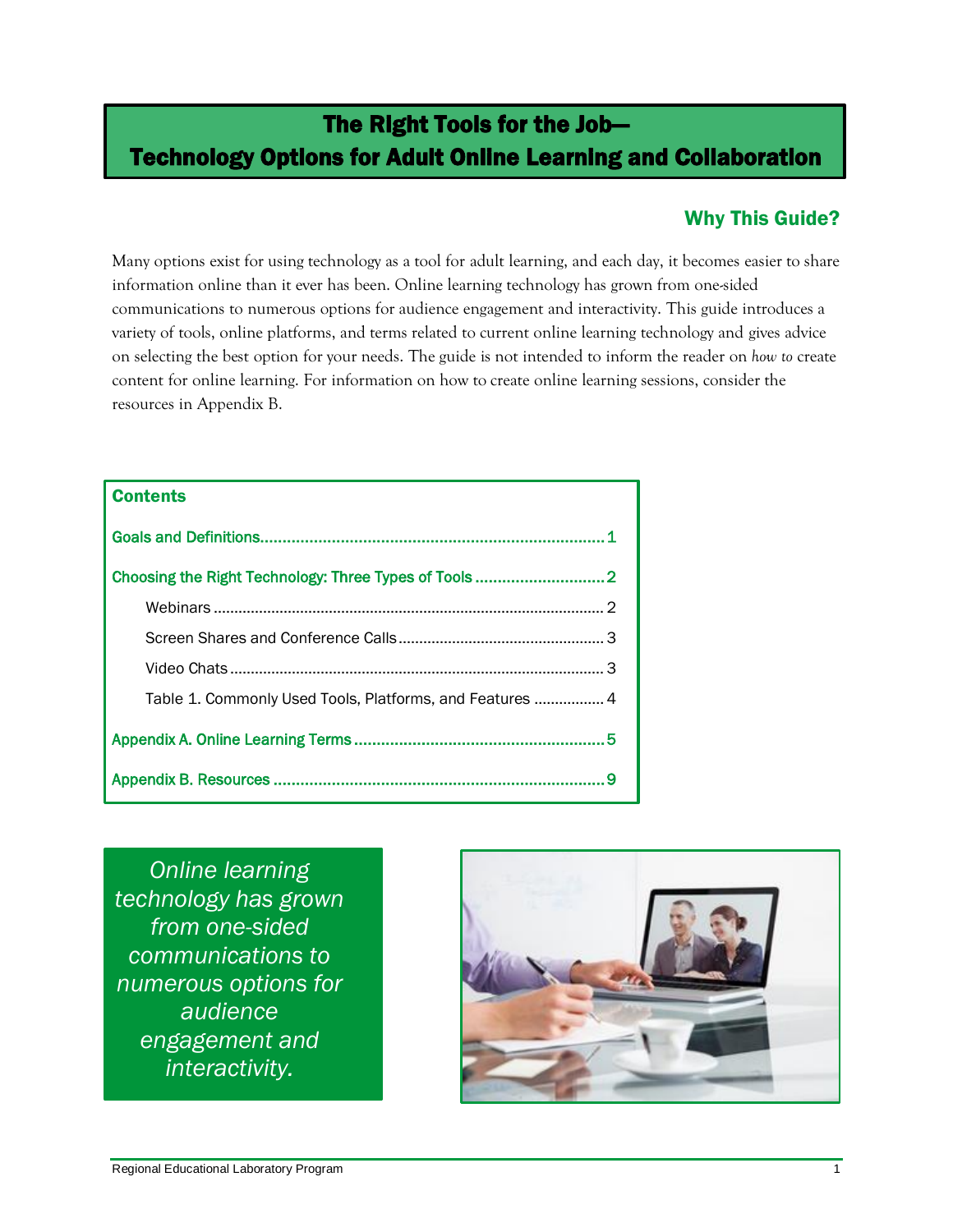#### Goals and Definitions

This guide identifies a number of online learning options and provides guidance on which tools are appropriate for different settings. As when selecting nontechnology learning tools, the goals and audience needs are paramount when choosing a technology platform. Users of these tools are encouraged to "test" drive" a variety of approaches before identifying the best approach to use in different circumstances.

For the purposes of the discussion in this paper, we use the following definitions:

- An **online learning tool** is a type of technology that can be used to disseminate information or connect individuals online. Webinars, video chats, and screen shares are all online learning tools.
- An **online learning platform** is the particular software used for learning. For example, a webinar is an online learning tool, and Adobe Connect is a platform.

### Choosing the Right Technology: Three Types of Tools

<span id="page-1-0"></span>Choosing the right tools—such as webinars, screen shares, and video chats—or platform can make a difference in successfully sharing information or establishing a forum for productive collaboration. Some tools are more suitable for organizing participants into groups, similar to an in-person workshop, while others are better for sharing information and teaching participants how to navigate content. For a conversation with stakeholders about upcoming events and activities, for example, a conference call may suffice. For more in-depth teaching and learning opportunities, webinars are popular and easy for most participants to use and navigate. However, hands-on experience is helpful for learning and internalizing skills, which can be challenging in traditional webinars, where there is little interaction with participants and information is shared only in one direction: from speaker to audience. Fortunately, online platforms that incorporate newer technologies can provide more options for different kinds of learning

The following section examines three types of online learning tools: **webinars**, **screen shares and conference calls**, and **video chats**. A detailed list of commonly used platforms that are available for each of these three tools is provided in Table 1.

#### <span id="page-1-1"></span>Webinars

Webinars offer the presenter the ability to share interactive content (including links, downloadable materials, videos, and polls) and organize group chats to disseminate information and cultivate a conversation. Webinars include the following features:

- Screen share capabilities
- One-way video chat
- Streaming video
- Presentation support
- Audience polling
- Private chat with participants
- Group chat rooms (*not available on all webinar platforms*)
- Recording capabilities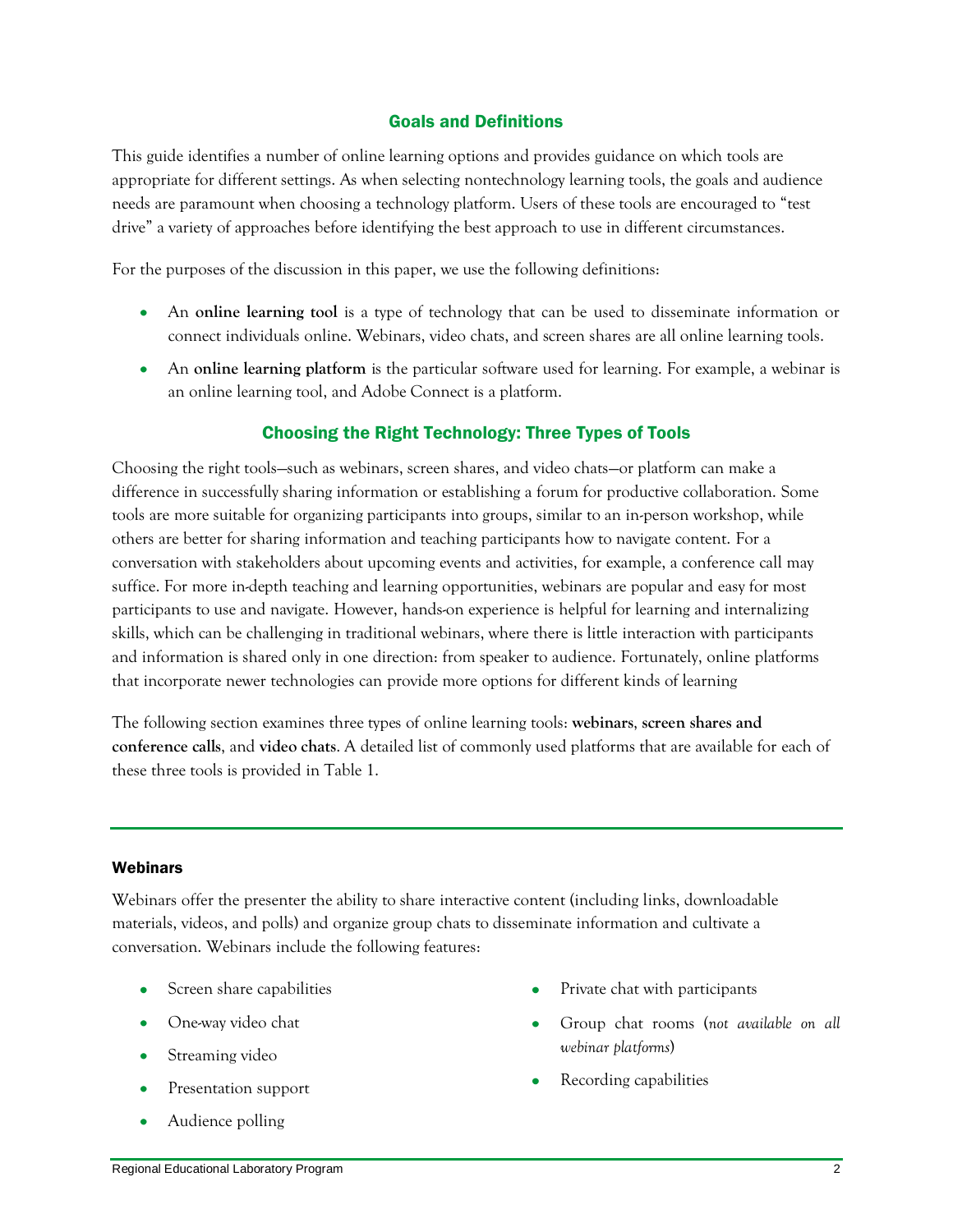*Tip:* One way to ensure audience interaction during a webinar is to use a polling feature. Most webinar platforms offer some type of polling function, and online polls can be inserted into PowerPoint presentations for use in screen shares and video chats.

#### <span id="page-2-0"></span>Screen Shares and Conference Calls

A screen share (plus conference call) shows the speaker's screen to all participants so that a speaker can lead the conversation and content by sharing his or her computer screen digitally with attendees. A conference call component or a private chat room can be added to a screen share to create a dialogue between presenter and audience. Numerous free conference-calling platforms are available.

Screen shares supplemented with a conference call or private chat room for participant dialogue are useful when teaching an audience how to navigate a website, complete an online task, or use a specific training protocol.

Screen shares are not always the best solution for interactive presentations, because while participants can view the shared screen, they cannot interact directly with content.

#### <span id="page-2-1"></span>Video Chats

A video chat is an online meeting in which each attendee can be seen and heard live on the same screen. For small groups with five or fewer participants when interpersonal interaction is important, a video chat can add a level of involvement that is not available over the phone. Some platforms have a screen share option that supports dissemination of other visual content, such as a PowerPoint presentation or video.

*Tip: When leading or participating in a video chat, ensure that the visual background won't be distracting to others!*

<span id="page-2-2"></span>Detailed information is given in Table 1 about commonly used service providers and features for webinars, screen shares, and video chats. This information is not an endorsement of any tool; it is intended to describe the platforms available for sharing and collaboration. **Webinars** listed are Adobe Connect, GoToWebinar, WebEx Meeting Center, and WebEx Event Center. **Screen Shares** listed are GoToMeeting and ScreenLeap. **Video Chats** listed are Skype and Google Hangout. The table includes 26 yes-or-no features for each platform and information about prices, user registration, evaluations, reminders, encryption, tutorials, and FAQs.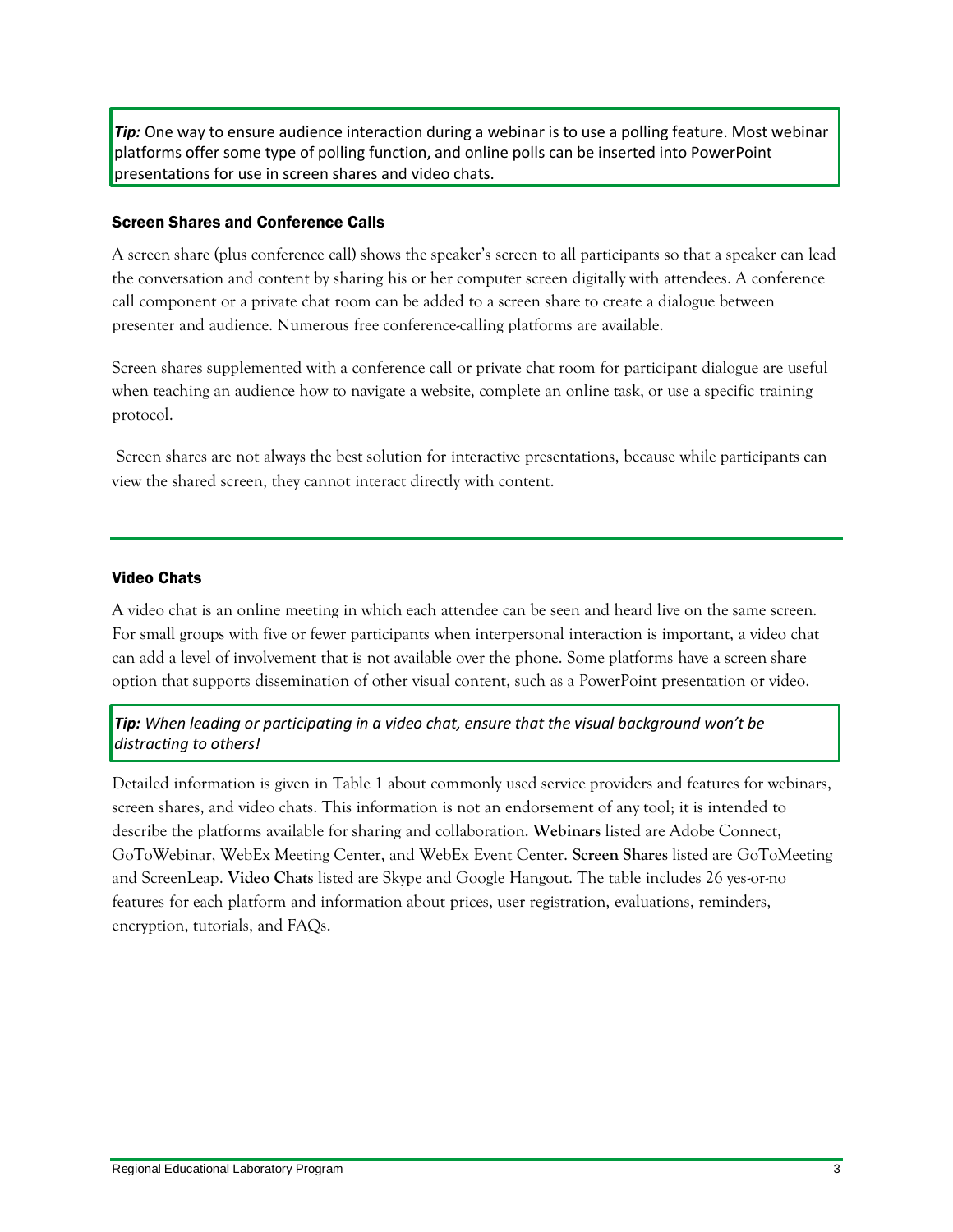| <b>Tools</b>                     | Webinar                 | Webinar            | Webinar                    |                          | Webinar Screen Share Screen Share Video |              | Chat         | <b>Video Chat</b>        |
|----------------------------------|-------------------------|--------------------|----------------------------|--------------------------|-----------------------------------------|--------------|--------------|--------------------------|
| <b>Platforms</b>                 | Adobe<br><b>Connect</b> | <b>GoToWebinar</b> | WebEx<br>Meeting<br>Center | WebEx<br>Event<br>Center | GoToMeeting ScreenLeap                  |              | <b>Skype</b> | Google<br>Hangout        |
| <b>Features</b>                  |                         |                    |                            |                          |                                         |              |              |                          |
| Price (Monthly)*                 | $$99+$                  | $$99+$             | \$49                       | \$99                     | $$49+$                                  | Free         | \$10         | Free                     |
| File transferring                | Υ                       | ${\sf N}$          | Υ                          | Υ                        | N                                       | N            | Υ            | Υ                        |
| User registration                | Υ                       | Υ                  | Υ                          | Υ                        | Υ                                       | N            | N            | Υ                        |
| Polling                          | Υ                       | Y                  | Y                          | Y                        | N                                       | N            | N            | ${\sf N}$                |
| Recording                        | Υ                       | Υ                  | Υ                          | Υ                        | Y                                       | Ν            | Ν            | Υ                        |
| Password protected               | Υ                       | Υ                  | Υ                          | Υ                        | Υ                                       | N            | N            | N                        |
| Private chat                     | Υ                       | Υ                  | Υ                          | Υ                        | Υ                                       | N            | N            | Υ                        |
| Evaluation/reporting             | Υ                       | Y                  | Υ                          | Y                        | Y                                       | N            | N            | N                        |
| Reminders                        | Υ                       | Y                  | N                          | Y                        | Y                                       | N            | N            | N                        |
| User profile creation            | Υ                       | ${\sf N}$          | Υ                          | Υ                        | N                                       | Υ            | N            | Υ                        |
| Encryption                       | Υ                       | Υ                  | Υ                          | Υ                        | Y                                       | $\mathsf{N}$ | Υ            | Υ                        |
| No attendee<br>download required | Y                       | N                  | $\mathsf{N}$               | N                        | N                                       | Υ            | N            | ${\sf N}$                |
| Private Group chat               | Υ                       | N                  | N                          | N                        | Y                                       | N            | N            | N                        |
| Mobile app available             | N                       | Y                  | Y                          | N                        | N                                       | N            | Y            | Y                        |
| Number of<br>attendees           | 250                     | 100                | 25                         | $100*$                   | 25                                      | 25           | 10           | 10 video<br>100 hangouts |
| Real-time screen<br>sharing      | Y                       | Y                  | Y                          | Y                        | Y                                       | Υ            | Y            | Υ                        |
| VoIP                             | Υ                       | Υ                  | Υ                          | Υ                        | Y                                       | Υ            | Y            | Υ                        |
| Webcam<br>compatibility          | Υ                       | Υ                  | Υ                          | Υ                        | Y                                       | N            | Y            | Υ                        |
| Embedded video<br>sharing        | Υ                       | ${\sf N}$          | Υ                          | Υ                        | N                                       | $\mathsf{N}$ | Υ            | N                        |
| <b>Tutorials</b>                 | Υ                       | Υ                  | Υ                          | Υ                        | Y                                       | $\mathsf{N}$ | Υ            | Υ                        |
| E-mail support                   | Υ                       | Υ                  | Υ                          | Υ                        | Y                                       | Υ            | Υ            | N                        |
| Telephone support                | Υ                       | Υ                  | Υ                          | Υ                        | Υ                                       | N            | Υ            | N                        |
| Online manual                    | Υ                       | Υ                  | Υ                          | Υ                        | Υ                                       | Υ            | Υ            | Υ                        |
| FAQs page                        | Υ                       | Y                  | Υ                          | Y                        | Y                                       | Y            | Y            | Y                        |
| Live chat support                | Υ                       | ${\sf N}$          | Υ                          | Υ                        | N                                       | N            | Υ            | $\mathsf{N}$             |
| Remote IT support                | Υ                       | Υ                  | Υ                          | Υ                        | Υ                                       | N            | N            | N                        |

#### Table 1. Commonly Used Tools, Platforms, and Features

#### **Notes:**

\*Pricing information was collected in April 2014 and may have changed since then.

\*\*The number of attendees depends on the pricing structure. In some cases, like WebEx, the more you pay, the more people you can "seat."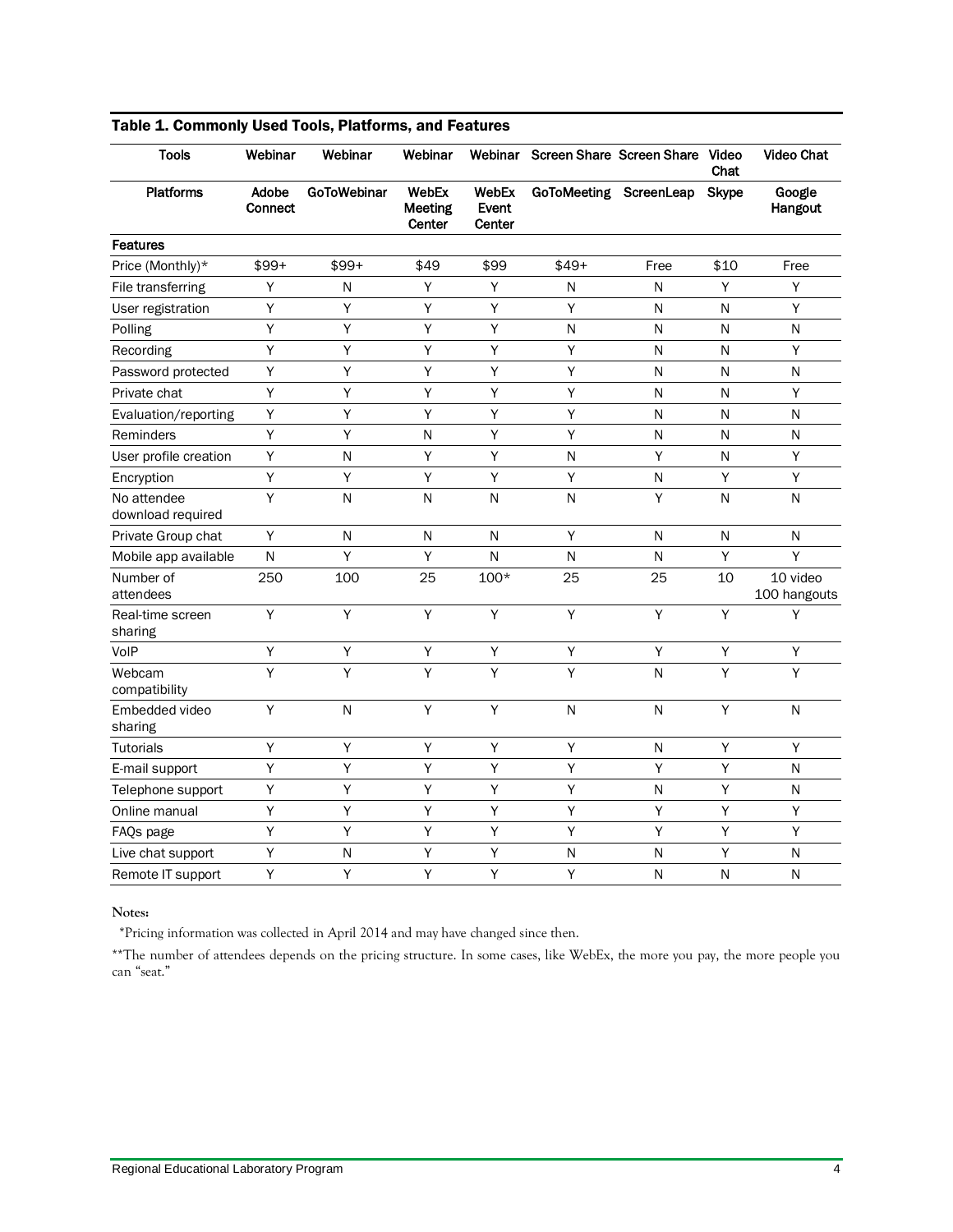### Appendix A. Online Learning Terms

<span id="page-4-0"></span>The following terms were identified by compiling an exhaustive list of online learning terms from a variety of sources and by culling the list to focus on the tools and resources mentioned in this document. For more information on the sources, see Appendix B.

- **active learning.** A method of learning that involves discussion, debate, brainstorming, and problem-solving instead of more conventional instructor-centered methods, such as lecturing.
- **asynchronous learning.** An online Web-based instruction tool that allows learners to complete lessons at their own pace from a remote location.
- **audioconferencing (or audio conferencing).** A voice-only connection, via telephone or computer, between three or more participants in different locations.
- **bandwidth.** The speed, capacity, and reach of Internet connectivity.
- **blended learning.** An instructional approach that combines face-to-face learning with online learning activities.
- **blog.** *n*. A website or Web page on which users express ideas and opinions on a regular basis. *v*. To add new content or material to a blog site.
- **case study.** A specific situation used to illustrate a concept or model, which students can use to draw conclusions and solve a problem.
- **chatroom.** An online forum used for real-time discussion.
- **cognitive load.** The burden placed on working memory during instruction.
- **computer-based instruction.** A method of instruction that uses a computer as the central learning tool.
- **computer-based training (CBT).** An instructional course administered on a computer and not requiring an instructor to be physically present.
- **content repository.** An interactive databank that contains content to be shared and saved.
- **cooperative learning.** A teaching strategy in which students with different levels of ability are grouped together and guided through learning activities to improve their understanding.
- **course management system (CMS).** The technology platform through which online courses are administered. A CMS facilitates the creation and editing of course content, communication tools, and assessments.
- **courseware.** Any instructional software delivered via computer or other digital platforms.
- **digital citizenship.** A set of guidelines for appropriate online behavior.
- digital learning. Also referred to as online or blended learning. See "online learning" and "blended learning."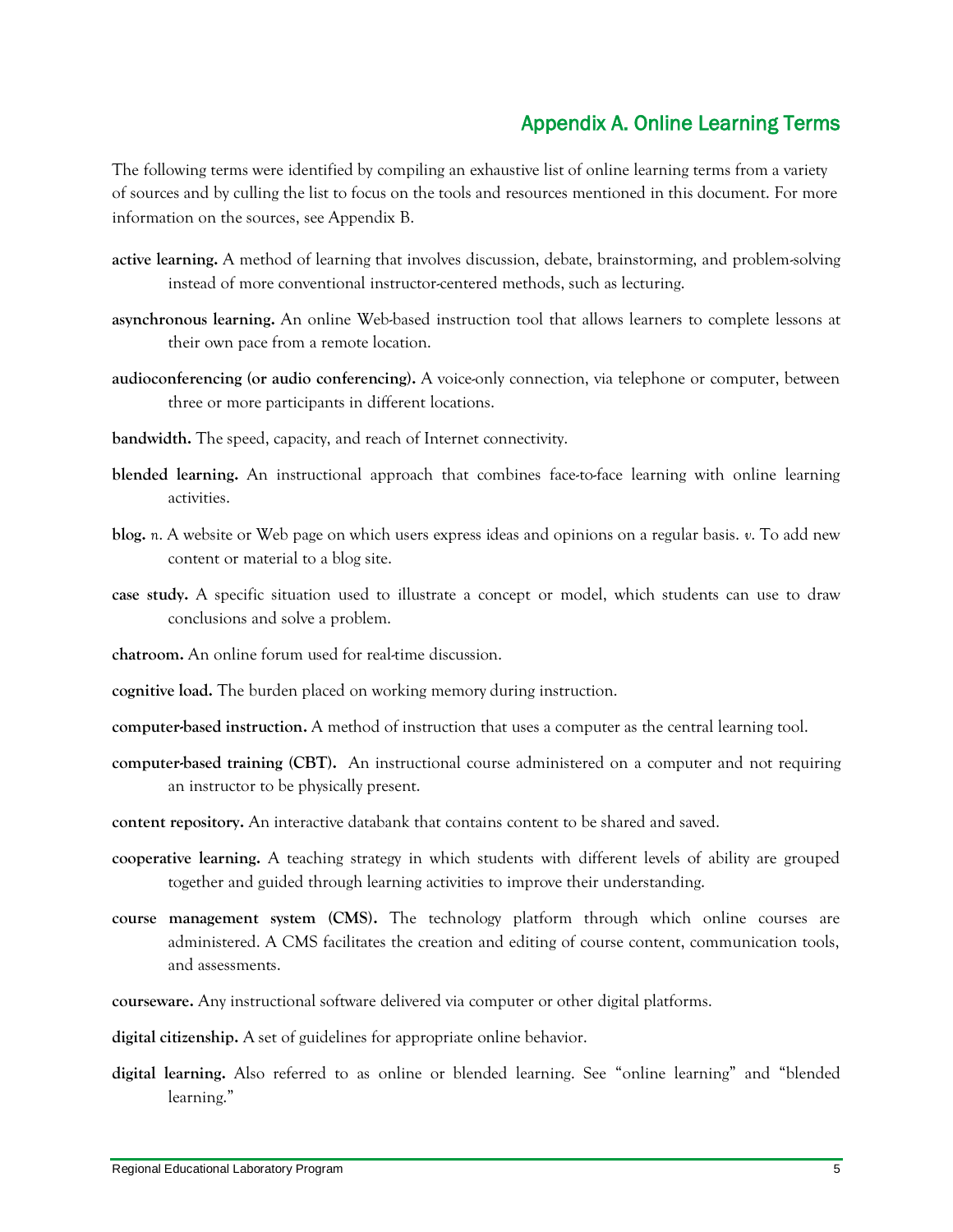**digital literacy.** The ability to search for, evaluate, understand, and create information by using technology.

**discussion board.** An online platform for posting and replying to messages.

**distance education.** Any type of educational activity in which the participants are in different locations.

- **distance education or distance learning.** A method of teaching that uses an electronic device such as a mobile phone or computer to administer instruction to students in different geographical locations.
- **distributed learning.** A method by which lessons can be administered without requiring the instructor and students to be in the same physical location; often used synonymously with the term "distance learning."
- **electronic learning (e-learning).** An umbrella term that refers to all types of training, instruction, and educational courses that are presented via a digital medium, such as a computer or tablet.

**embedded video.** A visual presentation that is shared through a website or Web page on the Internet.

**emoticon.** Symbols used in electronic communication to express a range of emotions.

**encryption.** The act of securing data or information by converting it into code.

- **engagement.** The process of actively engaging in a course or lesson in order to promote understanding and retention of knowledge.
- **face-to-face.** In-person. For example, a *face-to-face* meeting between two or more parties.

**file transferring.** The act of sharing files over a computer network like the Internet.

**filter (for browsers).** Software that restricts access to specific websites or Web pages.

- **instructional design.** The act of identifying the knowledge and skill gaps of a particular group of students and developing learning experiences that address these needs.
- **instructional designer.** Someone who uses the principles of learning, pedagogy, and content frameworks to develop instructional materials and learning experiences for online courses.

**instructional media.** The materials that instructors use to teach students.

**Internet.** A computer network that connects global users via TCP/IP protocol.

- **intranet.** An internal network for authorized users.
- **investigative inquiry.** A learning strategy that encourages students to use their own discoveries to explore and draw conclusions.
- **learning community.** A website or platform for sharing knowledge, problem-solving, questioning, and discovering.
- **learning contract.** An agreement outlining the objectives to be accomplished over a specific period of time or through a particular learning activity.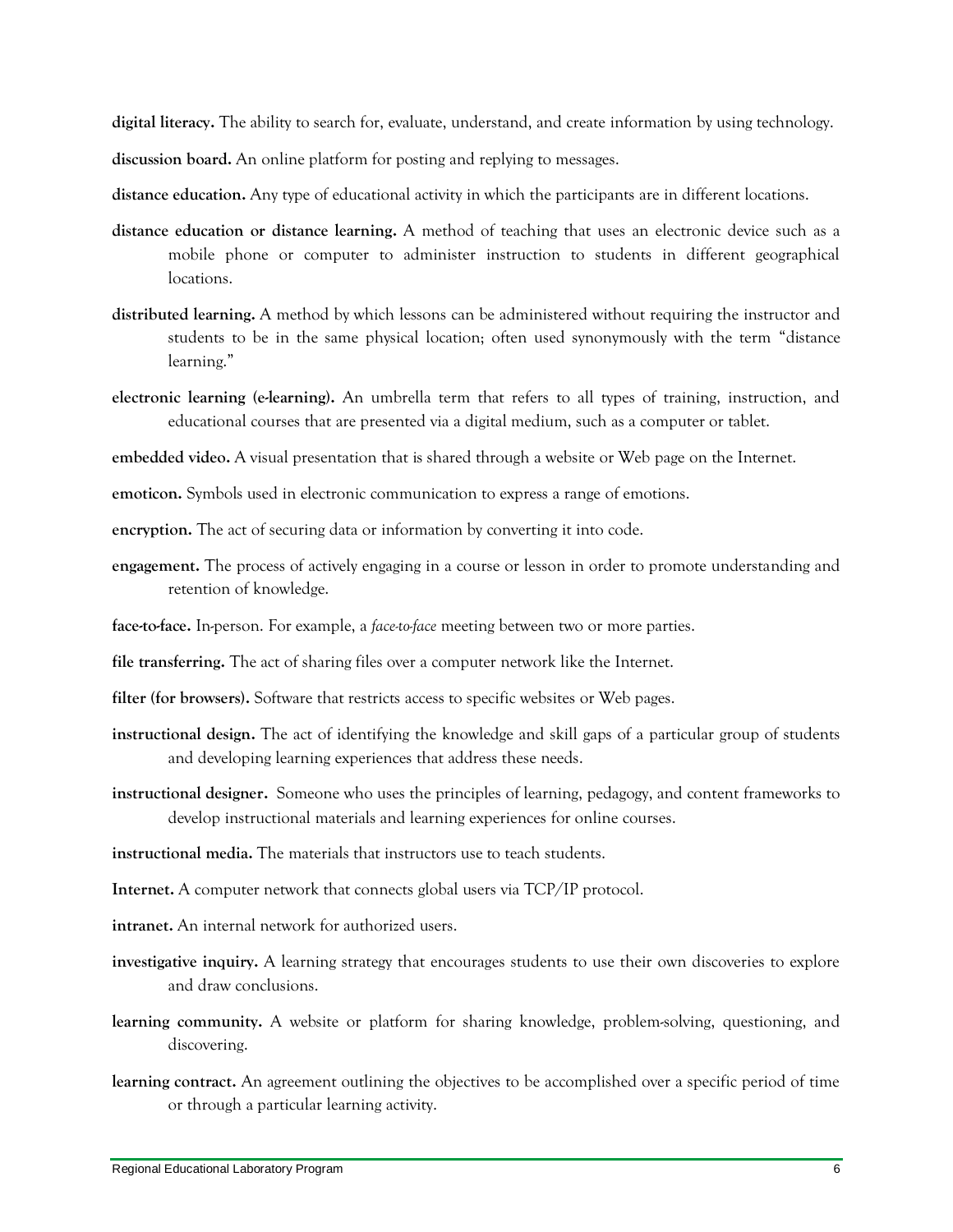**learning management system (LMS).** A platform through which students access online courses.

- **learning object repository.** A venue for storing digital learning materials.
- **learning outcomes.** Specific guidelines about what the results of learning should be and how they will be evidenced.
- **licensed content.** Content that is available only with permission, which generally requires a fee.
- **lurking.** The act of reading posts in a discussion but not contributing to it.
- **mobile app.** A software application that runs on smart phones, tablet computers, and other mobile devices.
- **mobile technologies.** Portable communication devices, such as mobile phones, laptops, tablets, and iPods, through which, users can access and communicate information.
- **netiquette.** The set or norms, guidelines, and protocol that constitute appropriate online behavior.
- **online learning.** The act of learning from digital material in a virtual setting.
- **online learning community.** Websites whose content must be curated and managed, with features including discussion boards and document libraries.
- **online learning platform.** The particular software used for learning. For example, Adobe Connect is a platform used for a webinar.
- **online learning tool.** A type of technology that can be used to disseminate information or connect individuals online. Webinars, video chats, and screen shares are all online learning tools.
- **podcast.** Multimedia files that are available for playback and are accessed over the Internet.
- **polling.** The act of capturing the opinions of a group.
- **private chat.** An online conversation limited to specified users.
- **real-time screen sharing.** A function that allows authorized users to remotely observe a designated computer screen.
- **RSS feeds.** Really Simple Syndication. An up-to-date aggregate stream of information on a given topic.
- **simulation.** The use of a real-world situation to answer a specific question or illustrate a given principle.
- **Skype.** An Internet-based software program that enables global voice and video communication.
- **social networks.** Online platforms through which users can share, comment on, and contribute thoughts among each other.
- **social presence.** The level to which a person has inserted himself or herself into a digital community.

**synchronous communication.** Online discussions occurring remotely but in real time.

**synchronous learning.** Online learning in which the students interact in real time in different locations.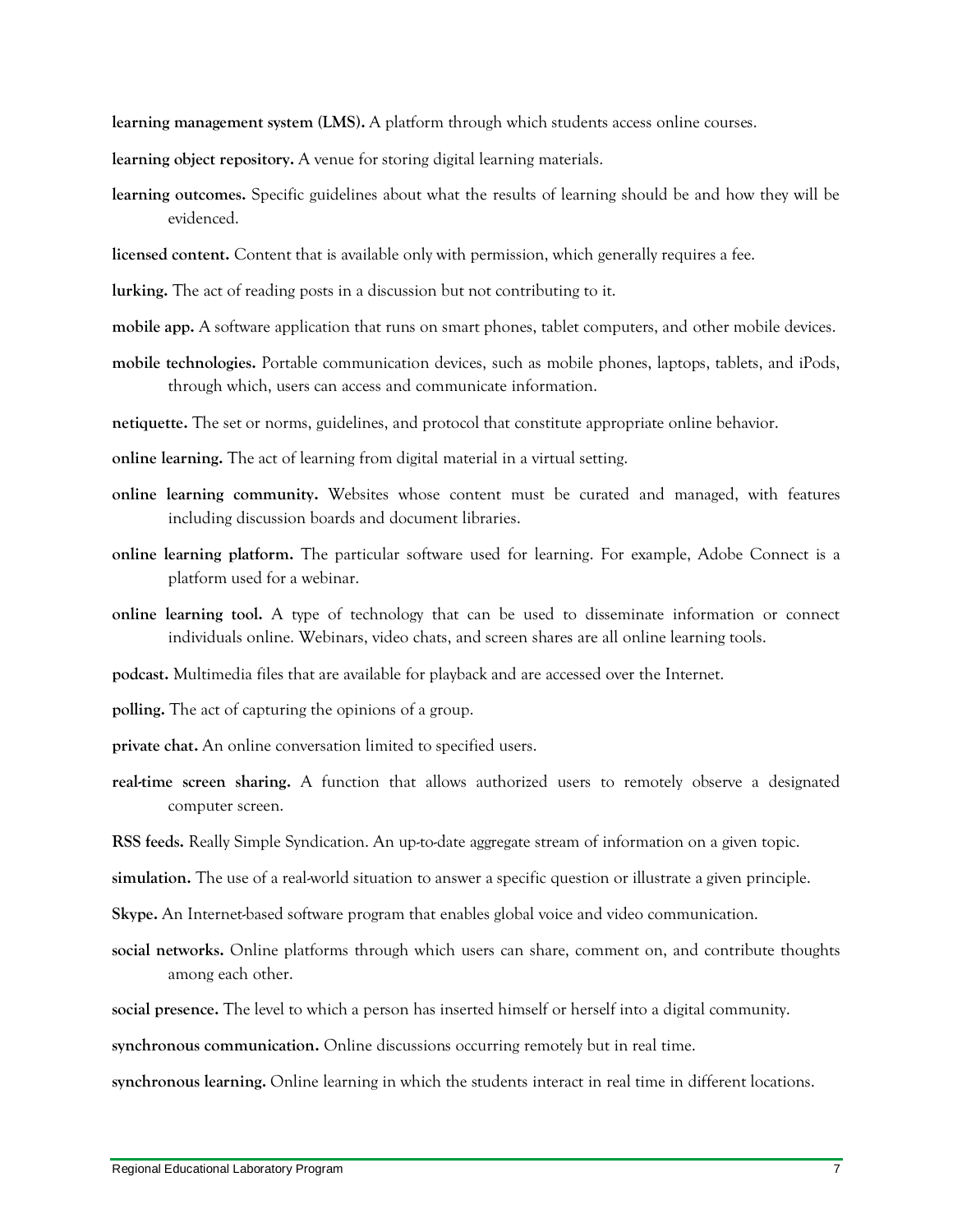**tag (or meta-tag).** Keywords and descriptive terms added to online material to enable targeted searches.

**technology facilitator.** A person who provides training and support for technological platforms.

**threaded discussion.** A continuous commentary of messages used by a group online.

**Twitter.** A microblogging website, which requires posts to be 140 characters or less.

**universal accessibility.** A legal requirement that states that all learning materials and information must be accessible by anyone, regardless of disability.

**user profile creation.** A visual display of personal information.

**user registration.** The act of providing specific information to prove identity.

**videoconferencing.** Technologies by which users in two or more different locations can interact via two-way video and audio.

**virtual classroom.** An online discussion forum in which students interact about coursework.

**vodcast.** A video that is produced for display on mobile phones, tablets, and iPods.

**VoIP.** Voice over Internet Protocol. A method of placing telephone calls via the Internet.

**Web conferencing.** The use of phone and Internet to join people together in real-time discussions.

**webcam compatibility.** The ability to integrate webcam functionality.

**webinar.** A seminar that is conducted over the Internet.

wiki. A website developed by a group of users who work collaboratively to create and edit content.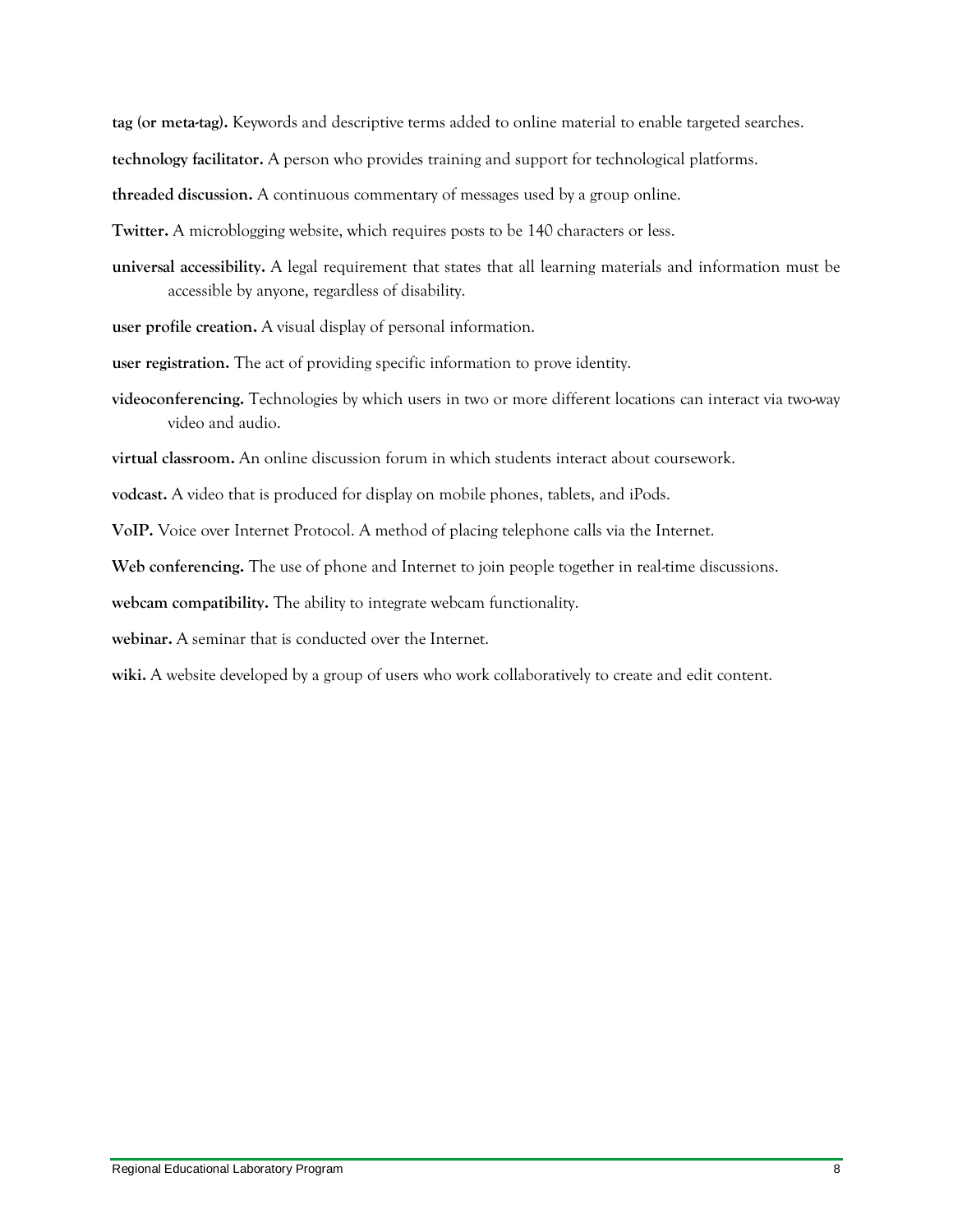## Appendix B. Resources

<span id="page-8-0"></span>The following resources helped inform this guide and can be used for further information on the subject.

- Able, R. (2005). Implementing Best Practices in Online Learning. Retrieved from [http://www.educause.edu/ero/article/implementing-best-practices-online-learning.](http://www.educause.edu/ero/article/implementing-best-practices-online-learning)
- Anymeeting. Anymeeting FAQ. Retrieved from [https://www.anymeeting.com/landing/buy/ChoosePlan.aspx.](https://www.anymeeting.com/landing/buy/ChoosePlan.aspx)
- British Broadcasting Corporation. Teaching English. Retrieved from [http://www.teachingenglish.org.uk/category/tags/digital-literacy.](http://www.teachingenglish.org.uk/category/tags/digital-literacy)
- Carter-Wells, J. (2010). Online Learning for Adults: Research and Implications for Instructors. Retrieved from [http://ed.fullerton.edu/msidt/files/2013/02/MSIDT-CATESOL-conference-9-11-10.pdf.](http://ed.fullerton.edu/msidt/files/2013/02/MSIDT-CATESOL-conference-9-11-10.pdf)
- Center for Association Leadership. (2003). Synchronous and Asynchronous Communications Tools. Retrieved from [http://www.asaecenter.org/Resources/articledetail.cfm?itemnumber=13572.](http://www.asaecenter.org/Resources/articledetail.cfm?itemnumber=13572)
- Clayton Christensen Institute for Disruptive Innovation. The Rise of K–12 Blended Learning. Retrieved from [http://www.innosightinstitute.org/media-room/publications/education-publications/the-rise-of-k-](http://www.innosightinstitute.org/media-room/publications/education-publications/the-rise-of-k-12-blended-learning/)[12-blended-learning/.](http://www.innosightinstitute.org/media-room/publications/education-publications/the-rise-of-k-12-blended-learning/)
- Eduweb. (2007). One Size Does Not Fit All: Learning Style, Play, and On-line Interactives. Retrieved from [http://www.eduweb.com/onesize-full.html.](http://www.eduweb.com/onesize-full.html)
- Folinsbee, S. (2008). Online Learning for Adults: Factors that Contribute to Success. Retrieved from [http://www.collegeupgradingon.ca/ace/litreview/litreview.pdf.](http://www.collegeupgradingon.ca/ace/litreview/litreview.pdf)
- Friedman, L. W. (2013). Using Social Media Technologies to Enhance Online Learning. Retrieved from [http://eric.ed.gov/?q=online+learning&ff1=subElectronic+Learning&pg=3&id=EJ1004891.](http://eric.ed.gov/?q=online+learning&ff1=subElectronic+Learning&pg=3&id=EJ1004891)
- Illinois Online Network. (2010). Online Education Overview. Retrieved from [http://www.ion.uillinois.edu/resources/tutorials/overview/glossary.asp.](http://www.ion.uillinois.edu/resources/tutorials/overview/glossary.asp)
- iNACOL. (2011). The Online Learning Definitions Project. Retrieved from [http://files.eric.ed.gov/fulltext/ED537323.pdf.](http://files.eric.ed.gov/fulltext/ED537323.pdf)
- Kawasaki, G. (2005). The 10/20/30 Rule of PowerPoint. Retrieved from [http://blog.guykawasaki.com/2005/12/the\\_102030\\_rule.html.](http://blog.guykawasaki.com/2005/12/the_102030_rule.html)
- Molay, K. (2009). Best Practices for Webinars. Retrieved from [http://www.adobe.com/products/acrobatconnectpro/webconferencing/pdfs/Best\\_Practices\\_for\\_Webi](http://www.adobe.com/products/acrobatconnectpro/webconferencing/pdfs/Best_Practices_for_Webinars_v4_FINAL.pdf) [nars\\_v4\\_FINAL.pdf.](http://www.adobe.com/products/acrobatconnectpro/webconferencing/pdfs/Best_Practices_for_Webinars_v4_FINAL.pdf)
- Ontario Ministry of Education. About Ontario's e-Learning Strategy. Retrieved from [http://www.edu.gov.on.ca/elearning/glossary.html.](http://www.edu.gov.on.ca/elearning/glossary.html)